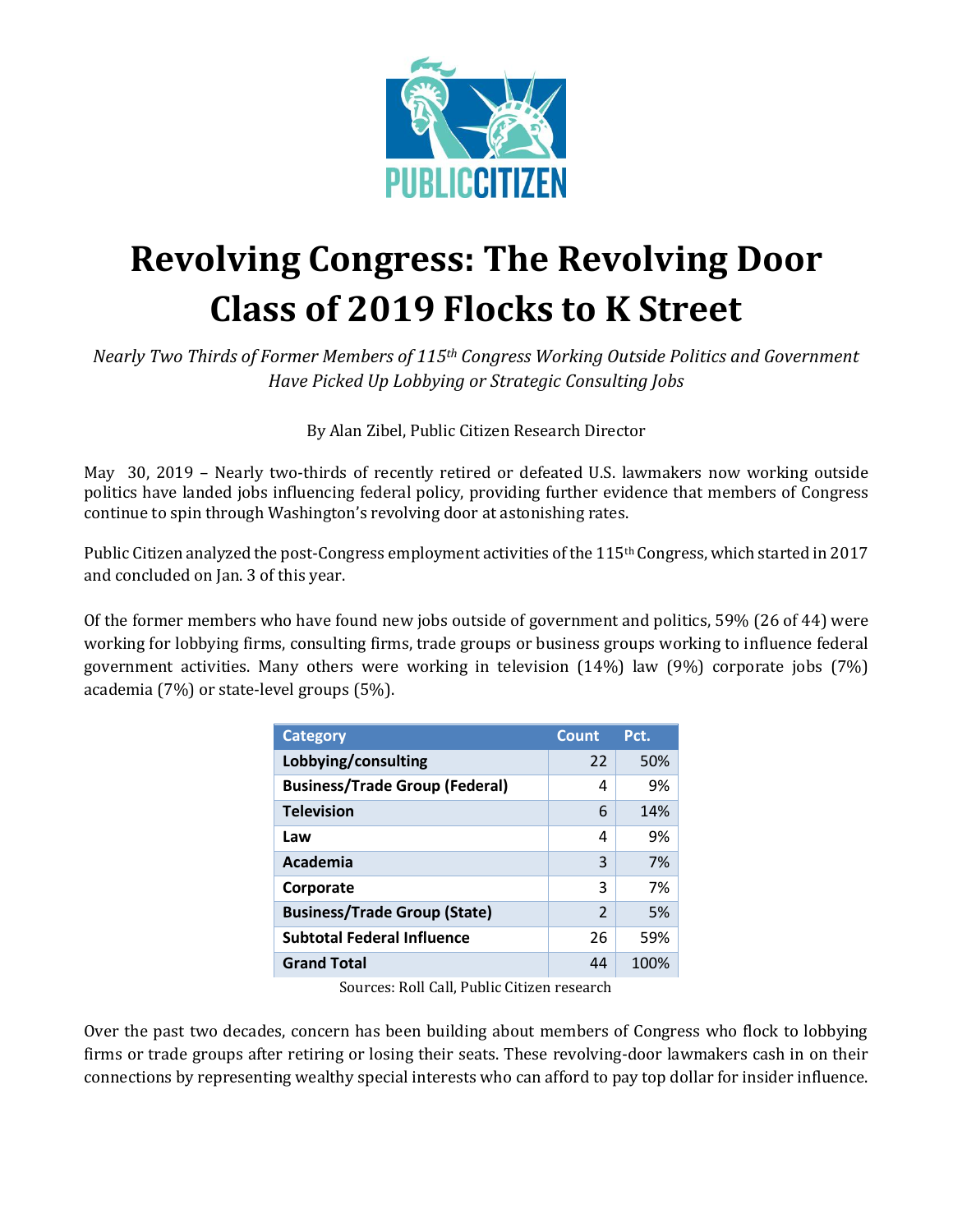In the 115th Congress, there have been several notable examples of the revolving door activity, with two of the largest Washington, D.C. lobbying firms, Akin Gump and Squire Patton Boggs, hiring more than one former lawmaker. Two of the largest Washington lobbying firms, Akin Gump and Squire Patton Boggs, recently have hired five former lawmakers between them.

Notable revolving-door lawmakers include:

- Former Rep. Joe Crowley (D-N.Y.), who was defeated in a primary challenge by Alexandria Ocasio-Cortez. Crowley now works for lobbying giant Squire Patton Boggs.
- Former Rep. Lynn Jenkins (R-Kan.), who [launched](https://www.mcclatchydc.com/news/politics-government/congress/article222791425.html) her own lobbying firm before she even left Congress.
- Former Rep. Lamar Smith (R-Texas), who had pushed in Congress to allow a copper and gold mine in a remote part of Alaska, and now works for Akin Gump, [lobbying](https://soprweb.senate.gov/index.cfm?event=getFilingDetails&filingID=845CC9E9-8E73-409B-A368-92AE174C9D0B&filingTypeID=51) in favor of that same mining operation.
- Former Sen. Jon Kyl (R-Ariz.) left his lobbying job at Covington & Burling to serve in the Senate for only four months after the death of Sen. John McCain. Kyl then returned to Covington with his Senate contact[s refreshed.](https://theintercept.com/2018/12/10/jon-kyl-senator-arizona/)

Public Citizen has long called attention to the revolving door between Congress and K Street. In a 200[5 report](https://www.citizen.org/wp-content/uploads/Congressional-Revolving-Doors-2005.pdf) "Congressional Revolving Doors: The Journey from Congress To K Street," Public Citizen found that 43% of U.S. House and Senate lawmakers (86 out of 198) who left office between 1998 and 2004 became registered lobbyists. These numbers exclude members who died in office, took a job in the executive branch or moved from the House to the Senate.

Further research has backed up these concerns. A 2016 [paper](https://www.vox.com/2016/1/15/10775788/revolving-door-lobbying) by Georgia State University political science professor Jeffrey Lazarus and researchers found that 25% of 1,275 U.S. House members and 29% of 254 U.S. Senators who left Congress between 1976 and 2012 registered as lobbyists., with the percentage steadily increasing over time. House members who were party leaders, committee chairs or members of important committees were likely to become lobbyists, the Georgia State researchers found.

By going through Washington's "revolving door," lawmakers are effectively trading in on their relationships and knowledge to help companies profit and to enrich themselves – a pattern that has been in place for many years. The most famous and egregious example of Washington's revolving door problem came in 2004, when Rep. Billy Tauzin (R-La.) [announced](https://www.nytimes.com/2004/12/16/politics/houses-author-of-drug-benefit-joins-lobbyists.html) he would leave Congress to accept a \$2 million a year salary as head of PhRMA, the pharmaceutical industry's main lobbying organization. Tauzin was chief architect of the 2003 prescription drug legislation that prohibited the federal Medicare program from negotiating lower drug prices. Tauzin left PhRMA in 2010, earning [more than \\$11 million](https://www.nola.com/politics/2011/12/former_us_rep_billy_tauzin_was.html) in his final year at the trade group, but remains a **lobbyist** with clients in health care and other industries.

Currently, federal ethics laws provide minimal protections against influence-peddling by former members of Congress. Former members of the House of Representatives are barred from making lobbying contacts with their ex-colleagues for one year. A two-year ban applies to former Senate lawmakers.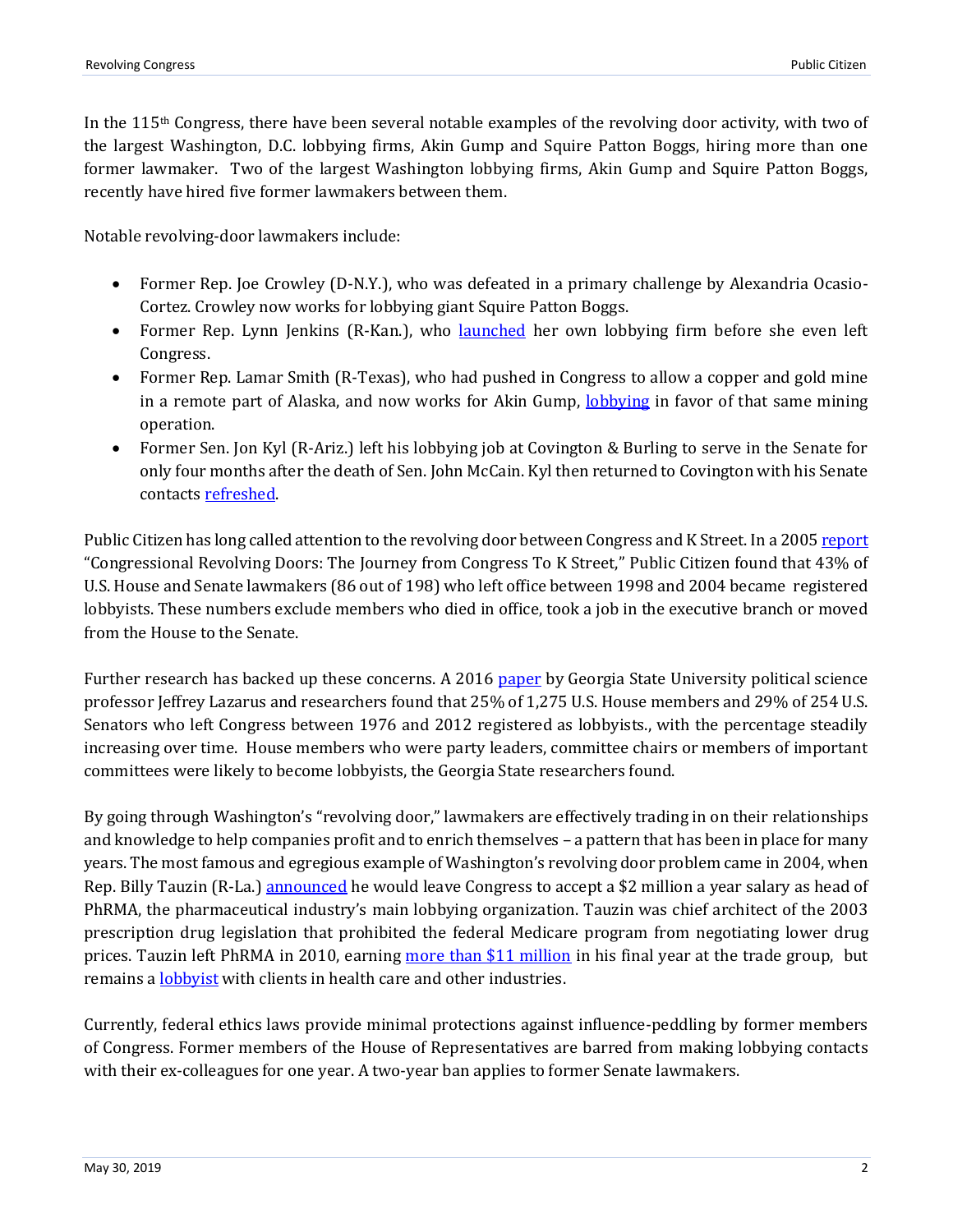However, loopholes in the ethics laws diminish the impact of these modest "cooling off" periods. For example, former lawmakers can immediately turn around and lobby executive agencies such as the Environmental Protection Agency, the Interior Department, the Federal Trade Commission or the Food and Drug Administration so long as they do not lobby Congress. Former lawmakers are also able to brand themselves as "strategic consultants" who advise registered lobbyists on strategies for approaching lawmakers, but do not make lobbying contacts with lawmakers themselves. This loophole, nicknamed the **Daschle loophole**, after former Sen. Tom Daschle (D-S.D.) who worked for several major D.C. law and lobbying firms for more than a decade but did not [register](https://www.politico.com/story/2016/03/tom-daschle-officially-lobbyist-221334) as a lobbyist until 2016, is a common way to meet the technical requirements of the law while ignoring the law's intended purpose.

Some former lawmakers have been quite open about how easy it to advise corporate clients on lobbying strategy and still comply with lobbying rules. In 2013, after leaving the Senate to join Covington & Burling for the first time, Kyl [told the Washington Post t](https://www.washingtonpost.com/blogs/capital-business/post/former-sen-jon-kyl-joins-lobby-shop-at-covington/2013/03/05/36df6a94-85e5-11e2-9d71-f0feafdd1394_blog.html?utm_term=.4ca7f0e68c17)here is a "a huge amount of work that can be done" legally even while restricted by a two-year cooling off period. Kyl added:

*"[Clients] need advice and counsel from someone who knows how government works in Washington ... That's the kind of advice I can give without getting into lobbying. I can provide my insights into the people and process on Capitol Hill for them to take advantage of in the lobbying they do."*

*-Former Sen. John Kyl, Washington Post, March 2013*

Several pieces of legislation would strengthen these ethics laws for former government officials. The For the [People Act \(H.R. 1\)](https://oversight.house.gov/legislation/hearings/hr-1-strengthening-ethics-rules-for-the-executive-branch)*,* which [passed](https://www.citizen.org/news/house-passes-historic-democracy-reform-and-corruption-overhaul-legislation/) the House of Representatives in March, enacts sweeping reforms that would raise ethics standards at all levels of government. Importantly, H.R. 1 would define "strategic consulting" as lobbying for former members of Congress, subjecting this activity to the existing revolving door restrictions. The legislation would also bar former executive branch officials from doing "strategic consulting" on behalf of a lobbying campaign as well as making direct lobbying contacts for two years after leaving government service.

Lawmakers in both parties have introduced ethics reforms that go further. Legislation by Sen. Jon Tester (D-Mont.) would impose a <u>five-year ban</u> on lobbying for members of Congress and the executive branch. Sen. Elizabeth Warren (D-Mass.) has proposed to a permanently [ban](https://www.politico.com/story/2018/08/21/elizabeth-warren-lobbying-crackdown-745261) all elected officials from lobbying. Sens. Michael Bennet (D-Colo.) and Cory Gardner (R-Colo.) have proposed [a lifetime lobbying ban](https://thehill.com/blogs/floor-action/senate/334229-senators-introduce-lifetime-lobbying-ban-for-lawmakers) for all members of Congress, as have Sen[s. Mike Braun](https://www.marketwatch.com/story/as-15-ex-lawmakers-from-last-congress-join-lobbying-firms-2-senators-roll-out-bill-to-ban-such-moves-2019-03-04) (R-Ind.) and [Rick Scott](https://www.rickscott.senate.gov/sen-rick-scott-introduces-bill-permanently-ban-members-congress-lobbying) (R-Fla.).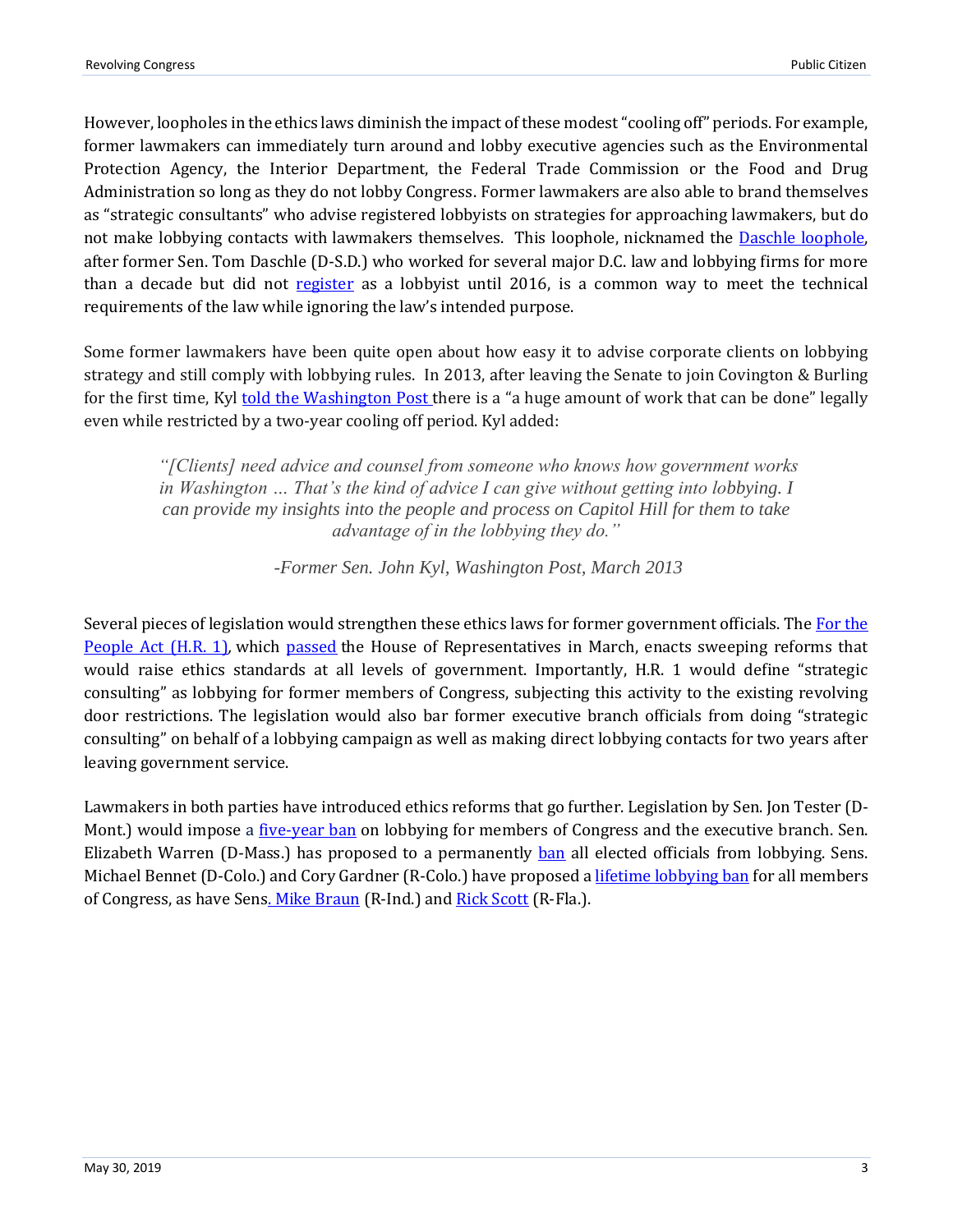### **Former Members of 115th Congress (2017-2019) Employed Outside Politics/Government**

| <b>Member</b>                           | <b>Chamber</b> | <b>Employer</b>                                                      | <b>Category</b>               |
|-----------------------------------------|----------------|----------------------------------------------------------------------|-------------------------------|
| Jon Kyl, R-AZ                           | Senate         | Covington & Burling                                                  | Lobbying/consulting           |
| <b>Luther Strange, R-AL</b>             | Senate         | Patomak Global Partners; Luther Strange &<br>Associates              | Law                           |
| Claire McCaskill, D-<br><b>MO</b>       | Senate         | NBC/MSNBC                                                            | Television                    |
| Jeff Flake, R-AZ                        | Senate         | <b>CBS</b>                                                           | Television                    |
| Joe Donnelly, D-IN                      | Senate         | Akin Gump                                                            | Lobbying/consulting           |
| Heidi Heitkamp, D-<br><b>ND</b>         | Senate         | <b>CNBC</b>                                                          | Television                    |
| Jason Chaffetz, R-UT                    | House          | <b>Fox News</b>                                                      | Television                    |
| Pat Tiberi, R-OH                        | House          | CEO, Ohio Business Roundtable                                        | State Business/Trade<br>Group |
| Tim Murphy, R-PA                        | House          | <b>Cranmer Consultants</b>                                           | Lobbying/consulting           |
| <b>Charlie Dent, R-PA</b>               | House          | <b>DLA Piper</b>                                                     | Lobbying/consulting           |
| Ryan Zinke, R-MT                        | House          | Artillery One, Turnberry Solutions, U.S. Gold Corp.                  | Lobbying/consulting           |
| <b>Blake Farenthold, R-</b><br>ТX       | House          | Lobbyist for Port of Port Lavaca-Point Comfort (left in<br>Jan 2019) | <b>Business/Trade Group</b>   |
| Paul D. Ryan, R-WI                      | House          | Fox News board                                                       | Corporate                     |
| Ileana Ros-Lehtinen,<br>R-FL            | House          | Akin Gump                                                            | Lobbying/consulting           |
| <b>Mark Sanford, R-SC</b>               | House          | University of Chicago                                                | Academia                      |
| Dave Brat, R-VA                         | House          | Dean of Liberty University business school                           | Academia                      |
| <b>Barbara Comstock,</b><br><b>R-VA</b> | House          | <b>Baker Donelson</b>                                                | Lobbying/consulting           |
| <b>Carlos Curbelo, R-FL</b>             | House          | Alliance for Market Solutions/Cannabis Trade<br>Federation           | <b>Business/Trade Group</b>   |
| Ryan A. Costello, R-<br>PA              | House          | <b>Americans for Carbon Dividends</b>                                | <b>Business/Trade Group</b>   |
| Dave Trott, R-MI                        | House          | Real estate lawyer                                                   | Law                           |
| Mia Love, R-UT                          | House          | <b>CNN</b>                                                           | Television                    |
| Colleen Hanabusa,<br>D-HI               | House          | University of Hawaii at Manoa; law practice                          | Law                           |
| Joseph Crowley, D-<br><b>NY</b>         | House          | <b>Squire Patton Boggs</b>                                           | Lobbying/consulting           |
| Dave Reichert, R-<br><b>WA</b>          | House          | Gordon Thomas Honeywell Governmental Affairs                         | Lobbying/consulting           |
| Lynn Jenkins, R-KS                      | House          | LJ Strategies                                                        | Lobbying/consulting           |
| James B. Renacci, R-<br>OH              | House          | <b>Ohio's Future Foundation</b>                                      | State Business/Trade<br>Group |
| Dana Rohrabacher,<br><b>R-CA</b>        | House          | Launching R&B Strategies                                             | Lobbying/consulting           |
| Ed Royce, R-CA                          | House          | Brownstein Hyatt                                                     | Lobbying/consulting           |
| Jeff Denham, R-CA                       | House          | <b>K&amp;L Gates</b>                                                 | Lobbying/consulting           |
| Todd Rokita, R-IN                       | House          | <b>Apex Benefits</b>                                                 | Corporate                     |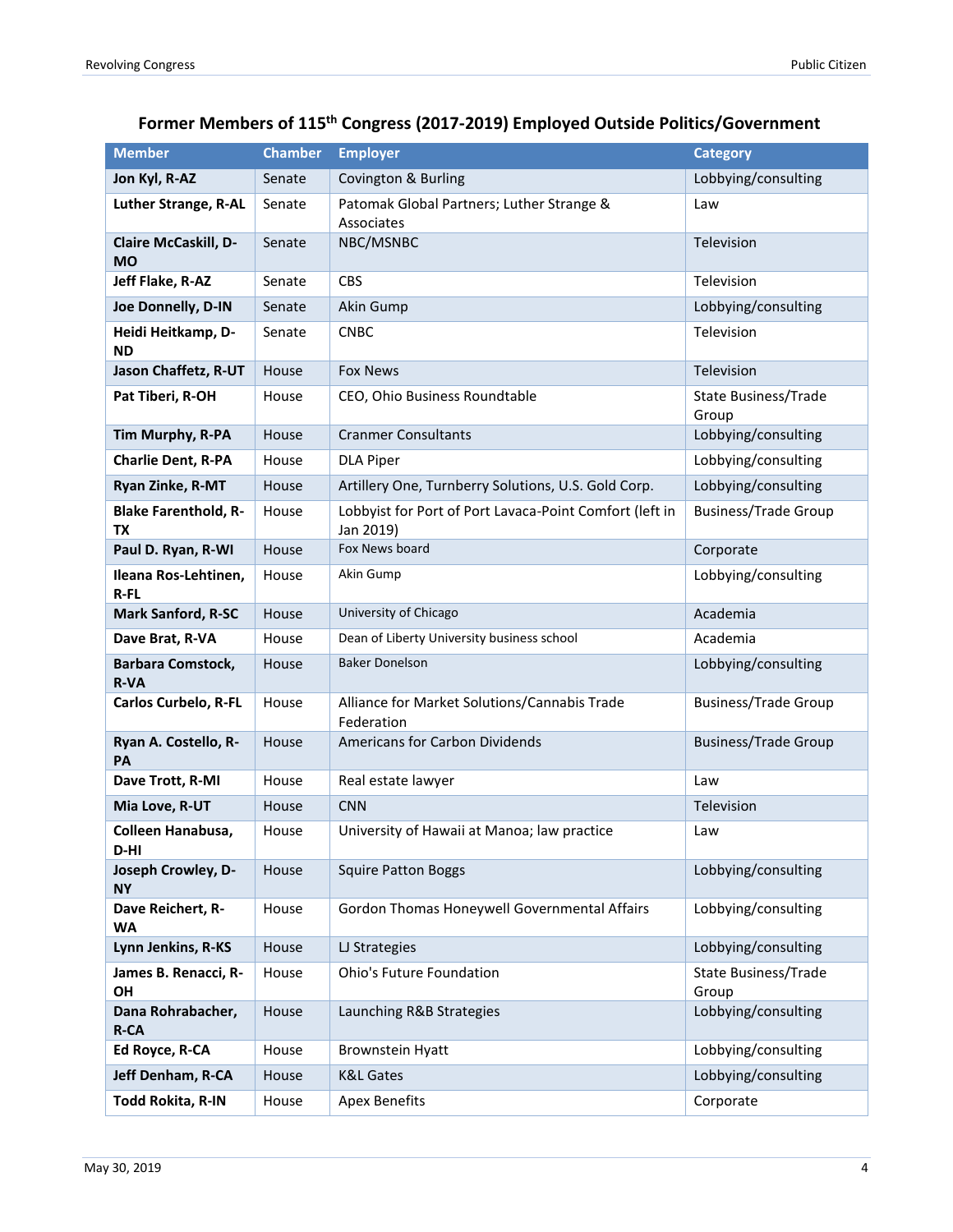| <b>Member</b>                   | <b>Chamber</b> | <b>Employer</b>                                            | <b>Category</b>             |
|---------------------------------|----------------|------------------------------------------------------------|-----------------------------|
| Luke Messer, R-IN               | House          | <b>Faegre Baker Daniels Consulting</b>                     | Lobbying/consulting         |
| Frank A. LoBiondo,<br>$R-NJ$    | House          | LoBo Strategies                                            | Lobbying/consulting         |
| Michael E. Capuano,<br>D-MA     | House          | Foley & Lardner                                            | Lobbying/consulting         |
| <b>Trey Gowdy, R-SC</b>         | House          | <b>Nelson Mullins</b>                                      | Law                         |
| <b>Kevin Yoder, R-KS</b>        | House          | <b>HHQ Ventures</b>                                        | Lobbying/consulting         |
| Dennis A. Ross, R-FL            | House          | Gray Robinson                                              | Lobbying/consulting         |
| Lamar Smith, R-TX               | House          | Akin Gump                                                  | Lobbying/consulting         |
| John Culberson, R-<br><b>TX</b> | House          | Clark Hill                                                 | Lobbying/consulting         |
| <b>Jeb Hensarling, R-TX</b>     | House          | <b>UBS</b>                                                 | Corporate                   |
| <b>Bill Shuster, R-PA</b>       | House          | <b>Squire Patton Boggs</b>                                 | Lobbying/consulting         |
| Peter Roskam, R-IL              | House          | U.S. Global Leadership Coalition, University of<br>Chicago | Academia                    |
| Luis V. Gutierrez, D-<br>IL     | House          | <b>CNN</b>                                                 | Television                  |
| Tom Rooney, R-FL                | House          | Buchanan Ingersol and Rooney                               | Lobbying/consulting         |
| Erik Paulsen, R-MN              | House          | Pass USMCA Coalition                                       | <b>Business/Trade Group</b> |

### **Lobbying and Consulting Firms**

### **1) Rep. Michael Capuano (D-Mass.) - Foley & Lardner**

Capuano was [hired](https://www.bostonglobe.com/metro/2019/03/01/michael-capuano-lands-new-job-law-firm/xdedOQPG5zmAL2pPU7PSiM/story.html) by law firm Foley and Lardner as a public affairs director in the firm's "government solutions" practice. Capuano, known as a strong [progressive](https://theintercept.com/2018/08/18/mike-capuano-ayanna-pressley-massachusetts-primary/) on Capitol Hill, was defeated in a Democratic primary by Rep. Ayanna Pressley. At



Foley, Capuano joined joining two other former members of Congress, Scott Klug (R-Wisc.) and Dennis Cardoza (D-Calif.). In [a statement](https://www.foley.com/Foley-Adds-Former-US-Congressman-Michael-Capuano-03-01-2019/), Cardoza said that Capuano's "diverse background serving on committees focused on transportation, infrastructure and financial services fits perfectly in line with the current needs of our clients around the world."

**2) Rep. Barbara Comstock (R-Va.) – Baker BAKER DONELSON Donelson** 

After losing her Northern Virginia seat to Rep. Jennifer Wexton (D-Va.) Comstock was [hired](https://www.washingtonexaminer.com/opinion/barbara-comstock-returns-to-the-swamp) as a senior adviser in government relations and public policy by law firm Baker Donelson. Comstock will "provide invaluable guidance to businesses and individuals involved in high-stakes oversight hearings" and "provide experienced counsel on technology and cybersecurity issues," Baker Donelson [said in a statement](https://www.bakerdonelson.com/former-congresswoman-barbara-comstock-joins-baker-donelsons-government-relations-and-public-policy-group?utm_source=twitter&utm_medium=hootsuite) touting Comstock's "offer a bipartisan and strategic approach to developing solutions." Unlike many revolving door lawmakers, Comstock has prior lobbying experience. Before her election, Comstock had previously worked as a lobbyist and PR representative after founding her [own public affairs firm](http://www.washingtonpost.com/wp-dyn/content/article/2006/12/05/AR2006120501174.html) with another Republican aide Mark Corallo. During the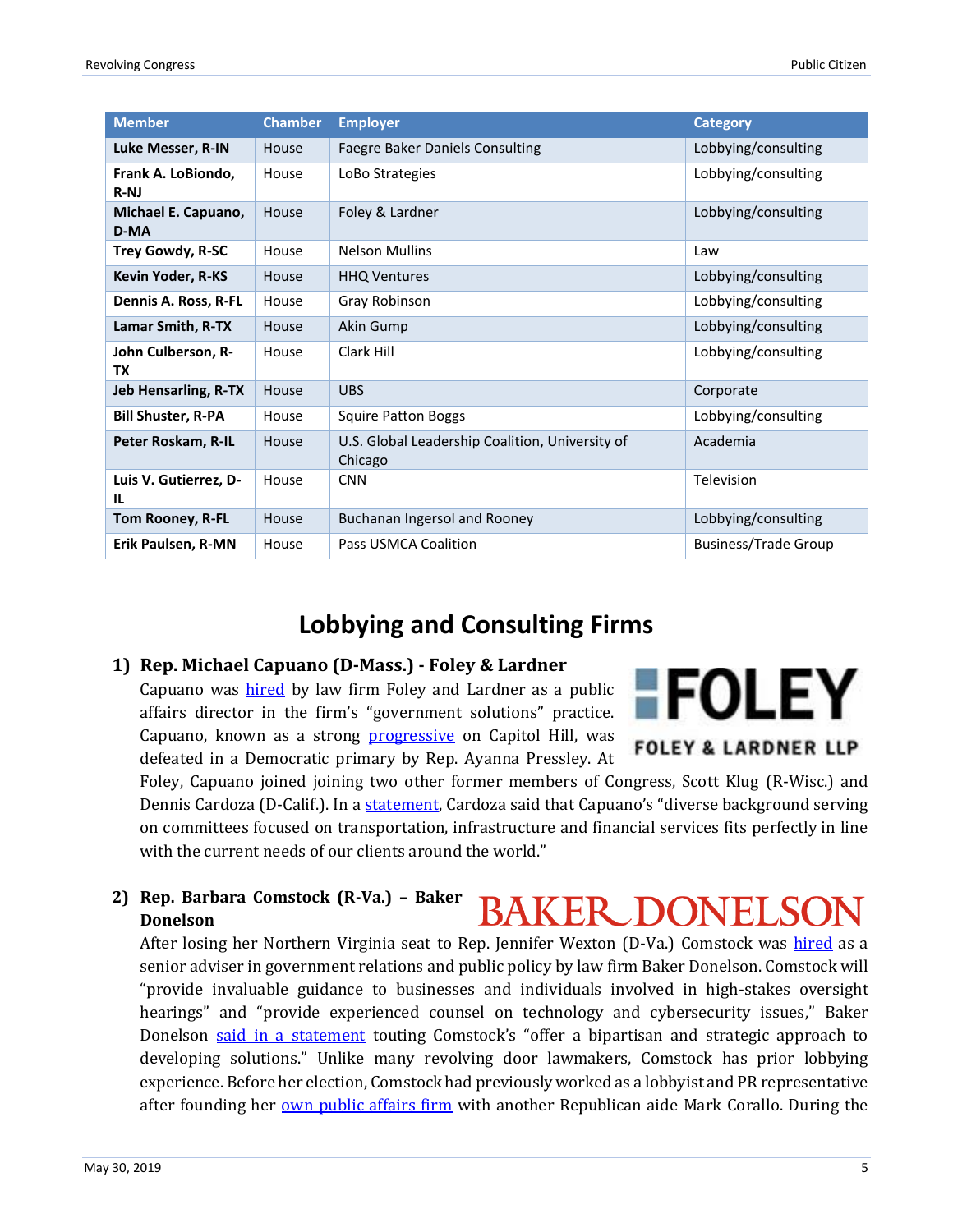2000s, Comstock represented clients including Comcast, private prison firm GEO Group, Hearst Corp and the National Association of Broadcasters.

### **3) Rep. Joe Crowley (D-N.Y.) – Squire Patton Boggs**

Law and lobbying firm Squire Patton Boggs [hired](https://www.politico.com/story/2019/02/19/crowley-shuster-lobbyists-1173771) Crowley, who lost an primary race to Rep. Alexandria Ocasio-Cortez (D-N.Y.) Crowley was hired along with former Rep. Bill Shuster (R-Pa.). Both Crowley and Shuster [are leading an initiative a](https://bipartisanpolicy.org/press-release/bpc-launches-new-initiative-to-develop-long-term-solutions-to-funding-federal-infrastructure-needs/)t

the [industry-funded](https://www.washingtonpost.com/news/wonk/wp/2013/08/15/at-the-bipartisan-policy-center-is-cash-the-real-divide/?utm_term=.498f42e9dae0) Bipartisan Policy Center to find new ways to finance highways and infrastructure, including ending federal reliance on gas taxes, which would [benefit](https://readsludge.com/2019/02/26/shadow-lobbyist-joe-crowley-is-poised-to-advance-shell-oils-tax-interests/) oil companies. Crowley also wa[s named an honorary co-chairman](https://readsludge.com/2019/03/21/defeated-by-aoc-crowley-now-pushes-trumps-trade-deal-for-k-street/) of the Pass USMCA Coalition, which is advocating for Trump's revised North American Free Trade Agreement in Congress. Squire Patton Boggs was the fourth largest D.C. lobbying firm last year, with total lobbying income of [more than \\$24 million.](https://www.opensecrets.org/lobby/top.php?indexType=l&showYear=2018) Zephyr Teachout, the Fordham University law professor and former candidate for New York attorney general, [tweeted](https://twitter.com/ZephyrTeachout/status/1097885386867687425) that Crowley "is selling twenty years of the goodwill of his constituents to the wealthy clients of Squire Patton Boggs." Along with former Sen. Tom Daschle (D-S.D.) Crowley has [joined](https://www.bloomberg.com/news/articles/2019-05-20/crowley-joins-cannabis-board-after-primary-loss-to-ocasio-cortez) the advisory board of Northern Swan Holdings, which has raised \$96 [million](https://finance.yahoo.com/news/northern-swan-holdings-appoints-former-120100298.html) to expand investing in marijuana cultivation in Latin America as part of a plan to "invest in new low-cost, largescale cannabis cultivation and processing centers and build out distribution channels and brands in Europe, Latin America and North America."

### **4) Rep. John Culberson (R-Texas) - Clark Hill**

Culberson, a Republican from Houston lost [his](https://www.chron.com/news/politics/texas/article/Fletcher-takes-early-lead-in-Houston-s-toss-up-13368933.php) reelection [campaign,](https://www.chron.com/news/politics/texas/article/Fletcher-takes-early-lead-in-Houston-s-toss-up-13368933.php) to a Democratic challenger,

Rep. Lizzie Fletcher. Culberson was a member of the House Appropriations subcommittee that [funds](https://spacenews.com/culberson-loses-as-democrats-win-house-nelson-losing-senate-reelection/) [NASA](https://spacenews.com/culberson-loses-as-democrats-win-house-nelson-losing-senate-reelection/) and was a supporter of space exploration. After being [hired](https://www.law.com/texaslawyer/2019/03/25/clark-hill-adds-former-congressman-from-houston/) by lobbying firm Clark Hill, Culberson told *[Politico](https://www.politico.com/newsletters/politico-space/2019/03/25/former-rep-john-culberson-to-join-clark-hill-lobbying-firm-414350)* that"I knew I wanted to continue my work as an advocate for NASA to protect the good work I've already done." The head of Clark Hill's government and public affairs practice said Culberson's "arrival is a game-changer for our government affairs practice and the firm's clients," citing his expertise in aerospace, defense, energy, financial services, health care, life sciences, higher education and research.

### **5) Rep. Charlie Dent (R-Pa.) – DLA Piper**

The centrist Republican [announced](https://www.washingtonpost.com/news/powerpost/wp/2017/09/07/rep-charlie-dent-outspoken-gop-moderate-will-not-seek-reelection/?utm_term=.a3ab234dd349) his retirement in September 2017, then [left Congress](https://www.politico.com/story/2018/05/30/charlie-dent-dla-piper-612965) in May 2018 to work for law and lobbying firm DLA Piper, which [reported \\$6.5 million in lobbying](https://www.opensecrets.org/lobby/firmsum.php?id=D000021569) last year. A biography of Dent on DLA Piper's website [says](https://www.dlapiper.com/en/us/people/d/dent-charles/) Dent "provides strategic advice and counsel to clients on the federal,



.ark

state and local level on subjects including but not limited to defense, life sciences, transportation, homeland security, infrastructure, health issues, energy, and international investment, trade and commerce."

### **6) Rep. Jeff Denham (R-Calif) – K&L Gates.**

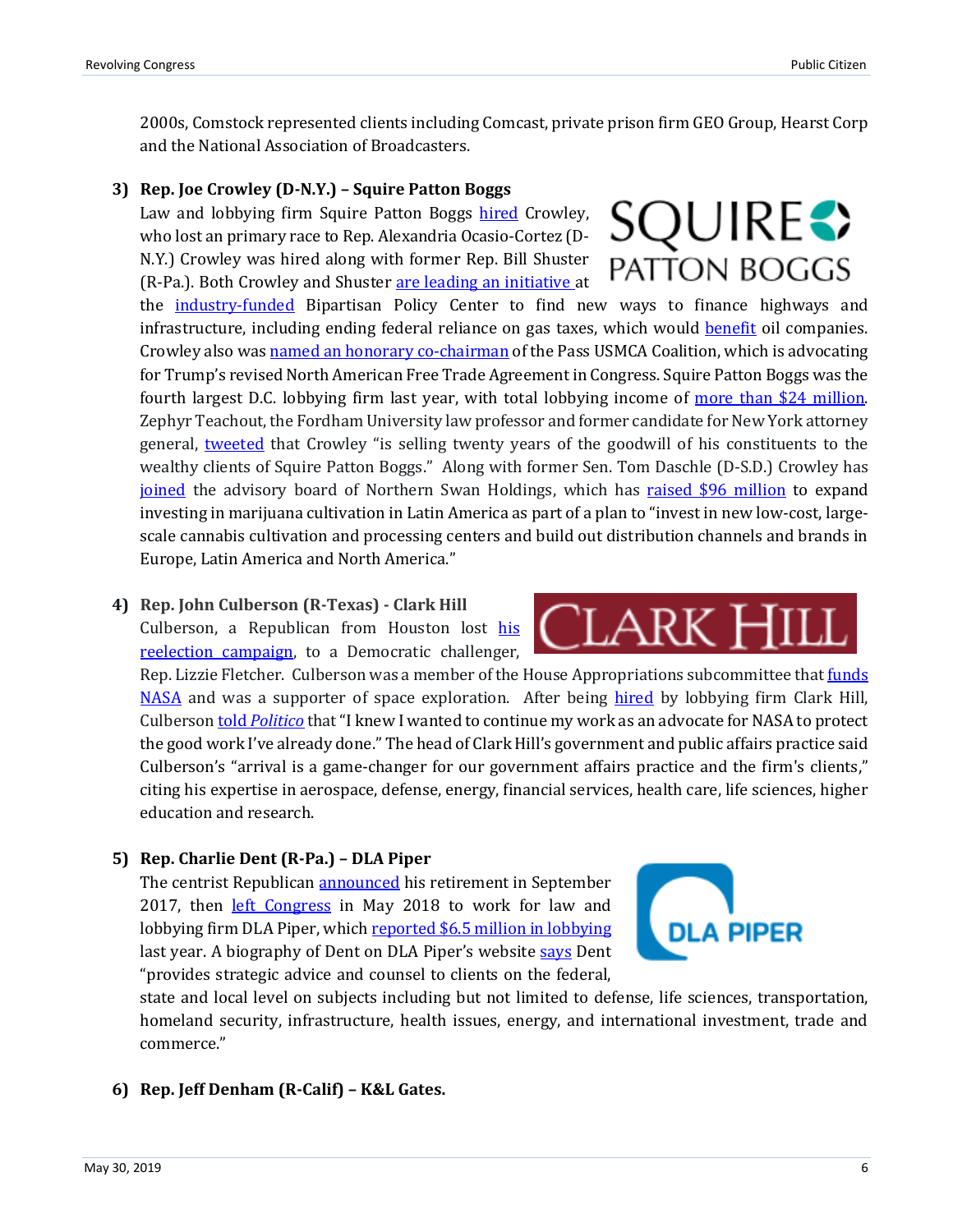A California Republican, Denham was [hired](http://www.klgates.com/kl-gates-further-strengthens-public-policy-and-law-practice-in-washington-dc-with-former-congressman-jeff-denham-05-08-2019/) by law and lobbying firm K&L Gates, which touted his "significant transportation and infrastructure policy experience, as well as agriculture, natural resources, and energy

knowledge." Denham told *[Politico](https://www.politico.com/newsletters/politico-influence/2019/05/08/jeff-denham-heads-to-k-street-433739)* that he would "continue on a lot of the work that I've done both in the [California] state Senate and in Congress." Denham also touted his relationships with Trump administration officials and said that a lot of my closest friends are the people I came in with — Mike Pompeo, Mick Mulvaney " the Secretary of State and acting White House chief of staff, both of whom were also elected during the 2010 Republican wave.

### **7) Sen. Joe Donnelly (D-Ind.) – Akin Gump**

After losing his election race to Sen. Mike Braun, Donnelly [joined](https://www.rollcall.com/news/congress/ex-sen-joe-donnelly-goes-to-k-streets-akin-gump) lobbying and law powerhouse Akin Gump in April. Donnelly is advising financial services, defense and health care clients, [saying in a statement](https://www.akingump.com/en/news-insights/former-u-s-senator-joe-donnelly-to-join-akin-gump.html) that he looks forward to "putting my legislative skills to work on behalf of many of

Akin Gump's clients." The co-chair of the firm's public law and policy practice, Brian Pomper, said Donnelly's experience "will be invaluable to our clients who are navigating this era of a divided government." Akin Gump was the top lobbying firm in D.C. last year, with total lobbying income of nearl[y \\$38 million.](https://www.opensecrets.org/lobby/top.php?indexType=l&showYear=2018)

### **8) Rep. Lynn Jenkins (R- Kan.) – LJ Strategies**

Before she even left Congress, Jenkins **launched** her own lobbying firm, LI [Strategies.](https://www.ljstrategies.com/) In a [Facebook post,](https://www.facebook.com/lynn.jenkins.332/posts/2388159001199107) Jenkins wrote that her new firm will provide "strategic analysis, comprehensive federal and state government relations, political consulting, and association management." The Kansas City Star's editorial board criticized Jenkins, saying that her decision "to start a lobbying

company before she even leaves Congress turns a troublesome revolving door into a wide-open window of potential conflicts of interest." The firm also *[employs](https://www.mcclatchydc.com/news/politics-government/congress/article222791425.html)* Jenkins' former chief of staff. A spokeswoman for Jenkins said she discussed her plan to form the business with the House Ethics Committee, and told McClatchy that, "the business has no clients and will not be actively seeking them [until](https://www.mcclatchydc.com/news/politics-government/congress/article222791425.html) she leaves office."

### **9) Sen. Jon Kyl (R-Ariz.) – Covington & Burling**

A longtime member of Congress who represented Arizona

for 26 years including three terms in the Senate, Kyl retired in 2013 to join the law and lobbying firm Covington and Burling. During the Trump administration, while at Covington, Kyl worked to [shepherd](https://www.rollcall.com/news/hawkings/former-sen-jon-kyl-got-tapped-guide-brett-kavanaugh) the nominations of former [Attorney General Jeff Sessions](https://www.azcentral.com/story/news/politics/azdc/2017/01/13/jon-kyl-helping-jeff-sessions-confirmation-hearing-attorney-general/96558516/) and of [Supreme Court Justice](https://www.rollcall.com/news/hawkings/former-sen-jon-kyl-got-tapped-guide-brett-kavanaugh)  [Brett Kavanaugh.](https://www.rollcall.com/news/hawkings/former-sen-jon-kyl-got-tapped-guide-brett-kavanaugh) After Sen. John McCain died in fall 2018, Arizona Gov. Doug Ducey [selected](https://www.azcentral.com/story/news/politics/arizona/2018/09/04/jon-kyl-named-john-mccain-replacement-senate-appointment-ducey/1148030002/) Kyl as McCain's temporary replacement, and Ky[l voted](https://cronkitenews.azpbs.org/2018/10/06/flake-kyl-join-majority-to-put-kavanaugh-on-supreme-court/) to place Kavanaugh on the Supreme Court. Kyl had previously [represented a slew of corporate clients](https://readsludge.com/2018/09/04/revolving-door-lobbyist-jon-kyl-to-replace-mccain/) in the technology, pharmaceutical, retail, beer and defense contracting industries. He represented **Facebook** in handling Republican allegations that the social media platform was biased against conservative points of view. Other [notable clients](https://www.thedailybeast.com/john-mccains-replacement-jon-kyl-goes-from-lobbying-the-senate-to-being-a-senator) have

## **K&L GATES**

**Akin Gump** 

**STRAUSS HAUER & FELD LLP** 



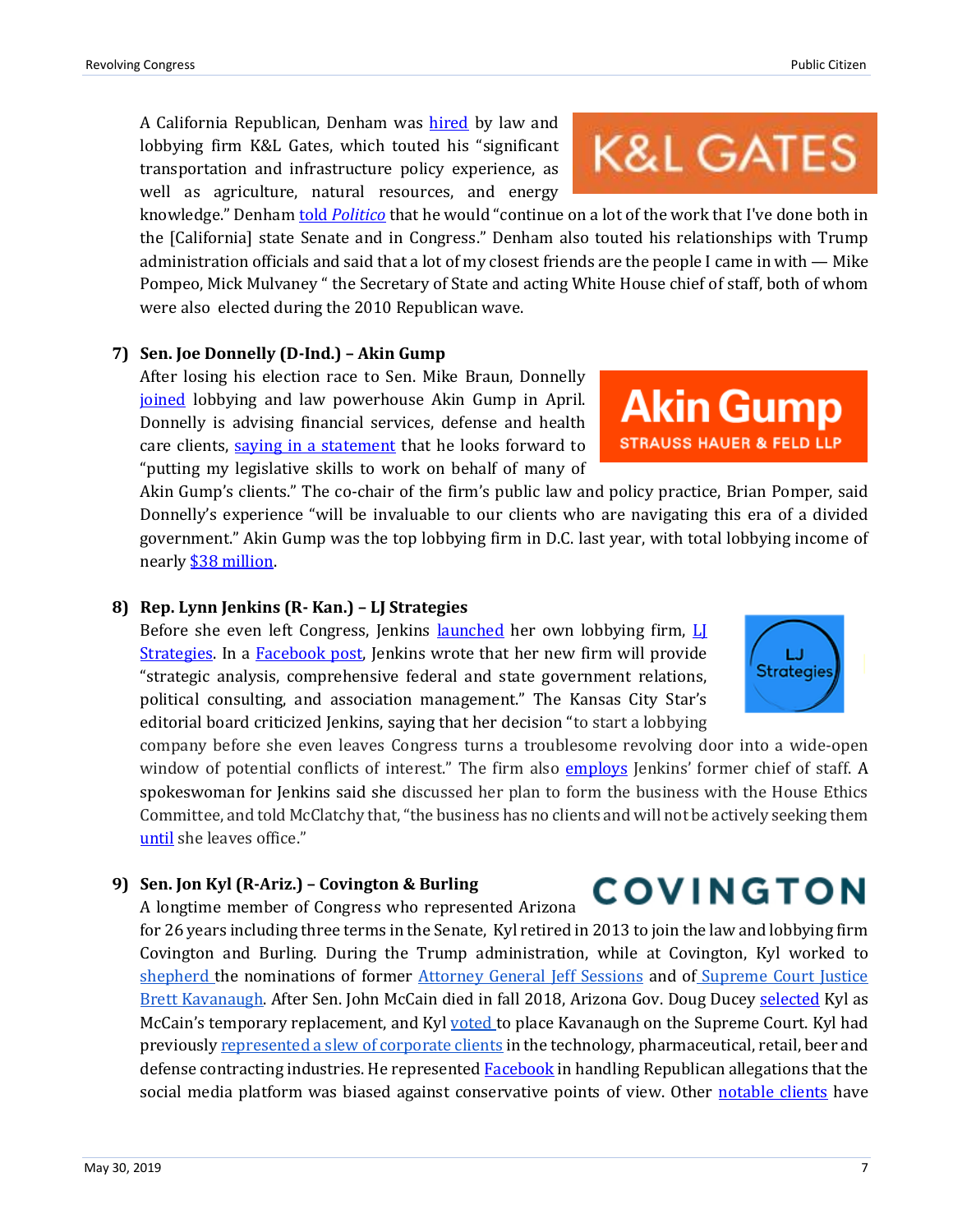included the drug industry trade group PhRMA, defense contractor Northrup Grumman and chip company Qualcomm. After leaving the Senate at the end of 2018 and [returning t](https://www.cov.com/en/news-and-insights/news/2019/01/jon-kyl-returns-to-covington)o Covington, Kyl [refused to disclose](https://theintercept.com/2019/01/08/jon-kyl-lobbyist-financial-disclosures/) the identities of nine clients in his official financial disclosure rules, citing confidentiality requirements that are disputed by ethics experts. As a former member of the Senate, Kyl is now barred from lobbying for two years, but has [refreshed h](https://theintercept.com/2018/12/10/jon-kyl-senator-arizona/)is relationships with members of the Senate and can still engage in ["shadow lobbying"](https://www.thenation.com/article/shadow-lobbying-complex/) activities such as giving corporate clients advice on strategy for dealing with Washington lawmakers and government officials.

### **10)Rep. Frank LoBiondo (R-N.J.) – LoBo Strategies**

The New Jersey lawmaker and moderate Republican, LoBiondo formed a consulting firm called LoBo Strategies to advise clients on defense, intelligence and national security issues. LoBiondo, who [retired](https://www.politico.com/story/2017/11/07/lobiondo-retire-congress-244647) from Congress in 2018, was on several committees dealing with transportation, armed

services and intelligence issues. LoBiondo did not rule out doing lobbying work in the future but said he would focus on strategic advice." The companies we are talking to already have their own lobbyists and public relations people," LoBiondo [told](https://www.pressofatlanticcity.com/news/breaking/lobiondo-starts-consulting-firm-but-won-t-do-lobbying/article_cc96d713-8473-5621-a7c3-fc22dc767234.html) the Press of Atlantic City, while not ruling out doing lobbying in the future. "They want strategists, not lobbyists," said Jason Galanes, the congressman's former chief of staff and communications director, who is working with LoBiondo at the new firm. The firm's [website](http://lobostrategiesllc.com/) stresses LoBiondo's experience and relationships, and touts the former congressman's expertise on aviation, defense, drones, intelligence, maritime/U.S. Coast Guard issues, national security and cyber security, transportation and fisheries. "Understanding the inner workings of Congress and the personal prerogatives of those who currently shape public policy is a tradecraft few possess unless they have spent decades cultivating those relationships. We guide our clients through the legislative process – from identifying key Members of Congress or committee staff to engage to troubleshooting bureaucratic obstacles that may arise – to advance their specific issue," the website says.

### **11)Rep. Tim Murphy (R-PA) – Cranmer Consultants**

Murphy **[resigned](https://www.post-gazette.com/news/politics-nation/2017/10/05/Tim-Murphy-resigns-congressman-pennsylvania-abortion-texts-congress-paul-ryan/stories/201710050206)** from Congress in 2017 after text messages revealed that

the anti-abortion lawmaker he urged his mistress to have an abortion. He then [became](https://www.post-gazette.com/news/politics-nation/2018/05/03/Tim-Murphy-joins-Cranmer-Consultants-lobbying-firm/stories/201805030183) a federal consultant for the Pittsburgh-based lobbying firm [Cranmer Consultants,](http://cranmerconsultants.com/about.html) where he consults for health care, energy and manufacturing firms, according to his official biography

**CRANMER CONSULTAN** 

GOVERNMENT & LEGISLATIVE AFFAIRS

### **12)Rep. Luke Messer (R-Ind.)** – **Fagre Baker Daniels**

This former Indiana lawmaker has spent his career going back and forth between government and industry. He started out as a [lawyer](https://www.indystar.com/story/news/politics/2018/04/20/luke-messer-gop-establishment-favorite-says-childhood-lessons-taught-him-perseverance/532368002/) for Koch Industries, worked as a congressional aide and on congressional campaigns and then worked for a prominent



Indianapolis law firm. While executive director of the Indiana Republican Party, Messer was

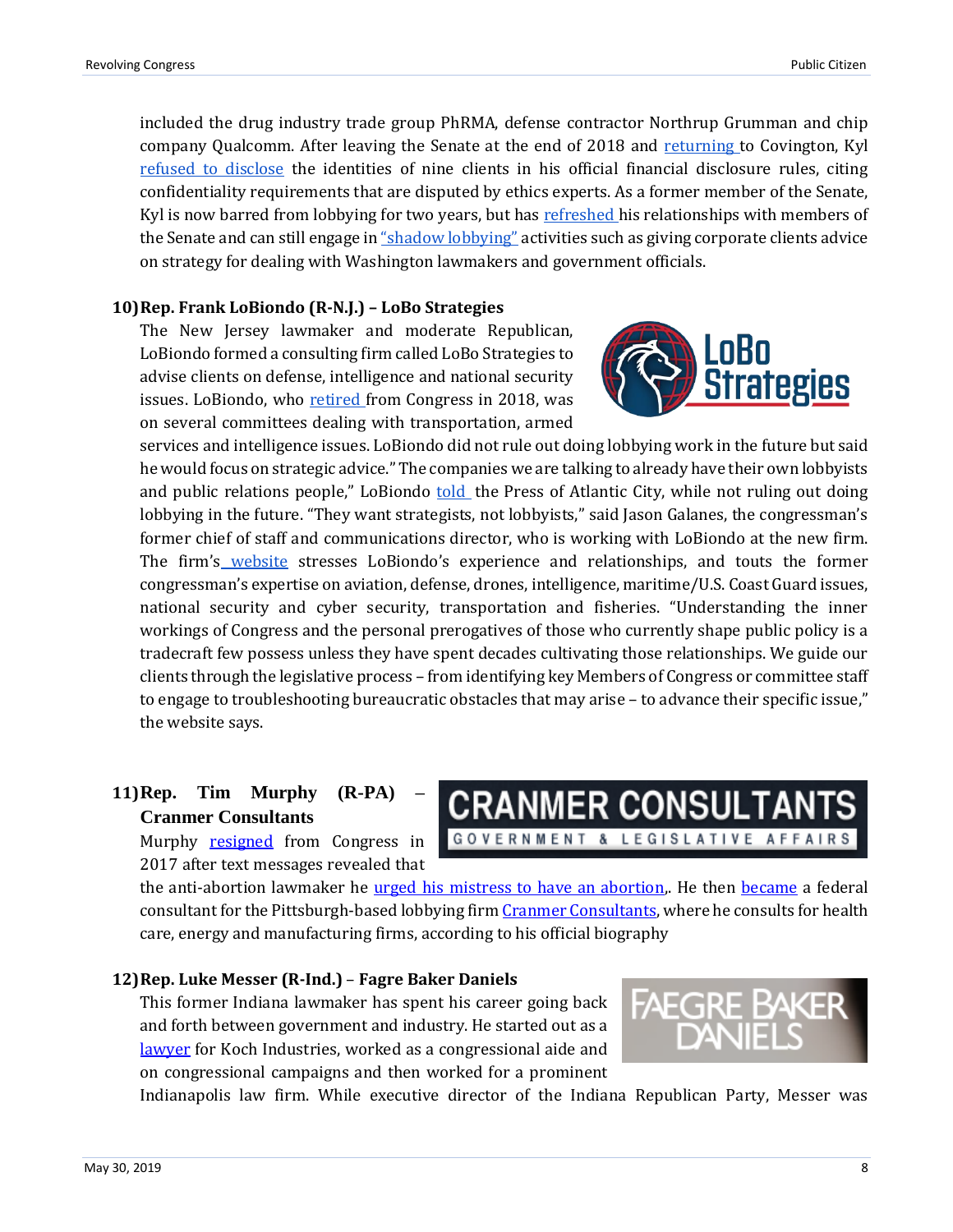appointed to the Indiana House of Representatives to replace a lawmaker killed in a car accident. After serving from 2003-2006, Messer took a spin through the [revolving door,](https://www.indystar.com/story/news/politics/2018/04/20/luke-messer-gop-establishment-favorite-says-childhood-lessons-taught-him-perseverance/532368002/) working for law and [lobbying firm Ice Miller](https://www.nwitimes.com/news/local/lawmaker-to-work-for-firm-linked-to-toll-road-lease/article_dbf6f052-27b7-5acb-a232-7c774b324101.html) while still finishing his term. (Messer said he did not start until the state's legislative session was over and was focused on federal issues until his term ended.) Messer, who was a registered [federal lobbyist](https://soprweb.senate.gov/index.cfm?event=getFilingDetails&filingID=8777289E-611F-4BE4-907B-92D0A7A4667A&filingTypeID=1) for Clarian Health Partners Inc., ran one unsuccessful campaign for the U.S. House, then was elected to Congress in 2012 after Mike Pence, the current vice president, was elected governor. Messer ran an unsuccessful campaign for Senate in 2018, losing in the Republican primary to Indiana businessman [Mike Braun,](https://www.indystar.com/story/news/politics/2018/05/08/indiana-primary-election-senate-race-results-braun-wins-over-congressmen-rokita-and-messer/572321002/) a former state lawmaker. Messer then was [hired by lobbying firm](https://www.politico.com/newsletters/politico-influence/2019/01/15/messer-joins-faegre-baker-daniels-479925) Faegre Baker Daniels as co-chairman of the firm's federal advocacy practice. Though he is barred from lobbying Congress for a year, Messer is allowed to lobby the Trump administration, telling *Politico* that he would "start my efforts focused on the executive branch." Meseer's [official biography](https://www.faegrebd.com/en/professionals/m/messer-luke#!) at Faegre Baker Daniels says that the former congressman "advises on executive branch activity, including navigating interactions with agency leaders and regulators. He distills complicated federal government developments into prompt, precise messages that keep his clients ahead of the curve."

### **13)Rep. David Reichert (R-Wash.) – Gordon Thomas Honeywell Governmental Affairs**

A moderate Republican from the Seattle area and a former county sheriff, Reichert [retired](https://www.washingtonpost.com/news/powerpost/wp/2017/09/06/dave-reichert-a-swing-seat-republican-will-retire-from-the-house/?utm_term=.99716dd719a3) from Congress rather than seek reelection. Democrats ultimately flipped his seat, with Rep. Kim Schrier [taking](https://www.cnn.com/2018/11/08/politics/schrier-beats-rossi-washington/index.html) Reichert's former seat. Reichert



[joined](https://publiccitizen-my.sharepoint.com/personal/azibel_publiccitizen_onmicrosoft_com/Documents/13)%09https:/www.seattletimes.com/seattle-news/politics/retired-rep-dave-reichert-joins-lobbying-firm-will-work-initially-on-anti-human-trafficking-project/) the lobbying firm Gordon Thomas Honeywell Governmental Affairs, and said he may start lobbying after the one-year cooling off period expires. The firm [said](https://www.prnewswire.com/news-releases/former-congressman-dave-reichert-joins-gordon-thomas-honeywell-governmental-affairs-300777339.html) Reichert, formerly chairman of a House subcommittee on trade issues, will advise clients on global trade issues and work on a State Department-sponsored project to combat human trafficking.

### **14)Rep. Dana Rohrabacher (R-Calif.)** – **R&B Strategies**

The Republican from Orange County, Calif. lost his [election](https://www.usatoday.com/story/news/politics/elections/2018/11/07/election-results-2018-dana-rohrabacher-harvey-rouda/1917374002/) to Rep. Harley Rouda, a Democrat. Rohrabacher has [said](https://www.wsj.com/articles/defeated-republican-rep-rohrabacher-considers-starting-consulting-firm-11544619601) he plans to set up a consulting firm, R&B Strategies, with his former top aide Paul Behrends, whose LinkedIn profile [describes](https://www.linkedin.com/in/paul-behrends-b14b766/) him as a partner at R&B Strategies LLC. This firm [disclosed](https://soprweb.senate.gov/index.cfm?event=getFilingDetails&filingID=B26E630F-7106-43AE-B58B-A8685DAAC84E&filingTypeID=51) \$35,000 in lobbying income from law firm Crowell & Moring LLP related to "defense" contacts on human rights." Rohrabacher, who was a champion [of marijuana reform](https://www.marijuanamoment.net/rep-dana-rohrabacher-touts-marijuana-accomplishments-in-farewell-speech/) while in Congress. recently [joined the board](https://www.rollcall.com/news/congress/ex-rep-dana-rohrabacher-joins-board-of-craigslist-of-weed) of BudTrader.com, which bills itself as "the largest online cannabis social media site" and became an [adviser](https://www.prnewswire.com/news-releases/pharmacielo-gears-up-for-us-market-demand-enlists-former-congressman-and-medical-cannabis-advocate-dana-rohrabacher-as-a-special-advisor-300858134.html) to a Canadian cannabis oil firm, PharmaCielo. "As we look at the medicinal benefits of cannabis, with a particular emphasis on its oil extracts, the United States needs to be able to guarantee our citizens have access to the finest products available from the global and domestic communities alike," Rohrabacher said in a statement.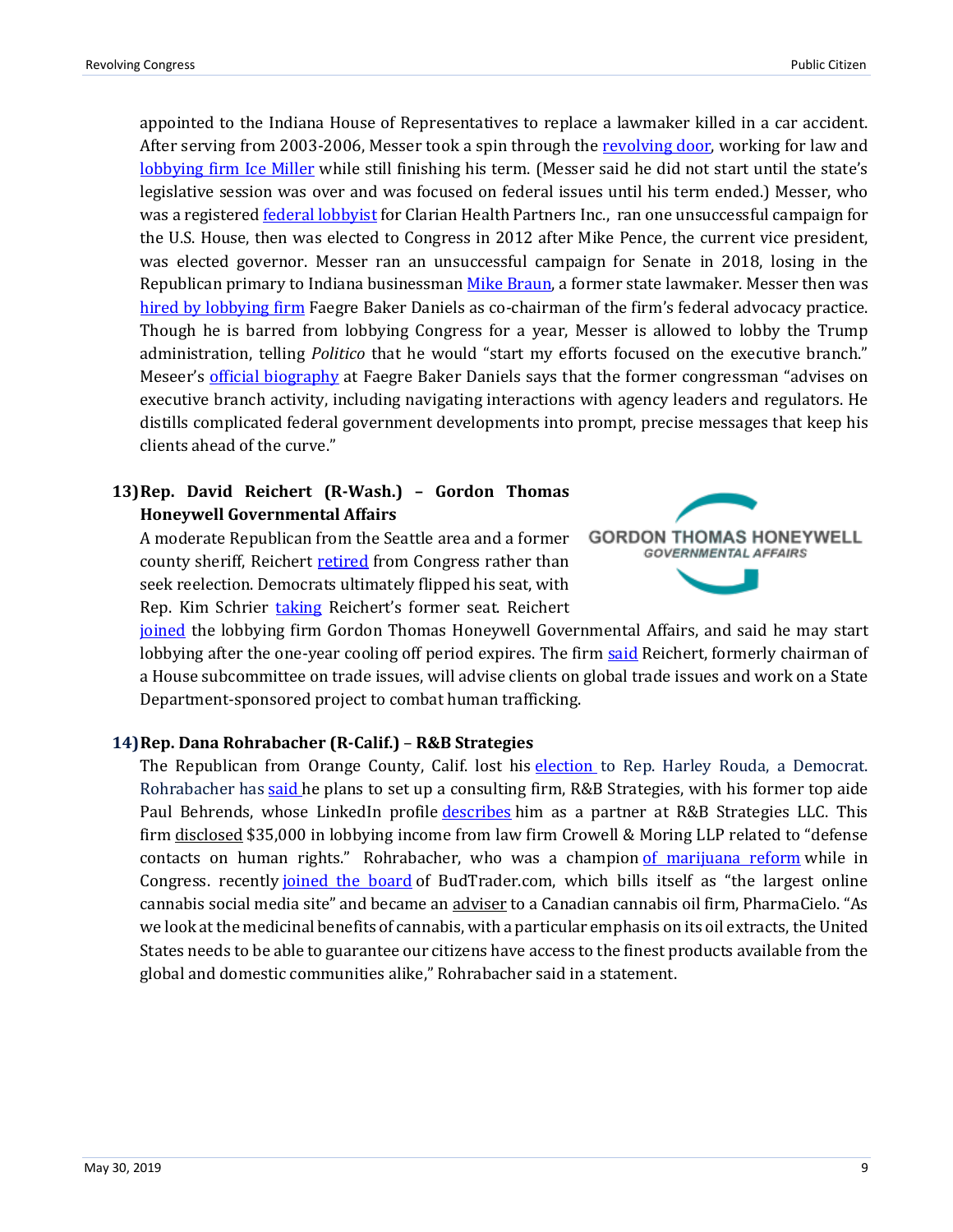### **15) Rep. Tom Rooney (R-Fla.)** – **Buchannan Ingersoll & Rooney**

After serving in Congress for 10 years, Rooney retired at the end of 2018. He joined law and lobbying firm Buchannan Ingersoll and Rooney, [a major Pittsburgh law firm](https://www.post-gazette.com/business/development/2017/05/17/Buchanan-Ingersoll-moving-headquarters-Union-Trust-building-One-Oxford-Centre-Pittsburgh/stories/201705180020) with close ties to his family, which owns the [Pittsburgh Steelers.](https://www.sun-sentinel.com/news/fl-xpm-2009-02-02-0902040071-story.html) Rooney's grandfather, Art Rooney, was the founding owner of the Steelers, and current president and general counsel of the Steelers, [Arthur Rooney II,](https://www.si.com/nfl/pittsburgh-steelers-owner-art-rooney) has

long worked at the same <u>law firm</u>. Rooney's [law firm](https://www.bipc.com/pittsburgh-government-relations-attorney-and-steelers-president-art-rooney-ii-featured-in-tribune-review-article) biography [says](https://www.bipc.com/thomas-j.-rooney) he is "well-versed in the ins and outs of Washington, D.C., the federal appropriations process and how best to use his experience to help advance clients' needs and interests" citing his tenure on several House Appropriations Committee subcommittees as well as service on intelligence subcommittees. It also notes that Rooney "was a champion on behalf of Florida agriculture and livestock industries – which he continues to focus on in his new role."

### **16)Rep. Ileana Ros-Lehtinen (R-Fla.) – Akin Gump**

The first female Hispanic lawmaker in Congress, Ros-Lehtinen was **[hired](https://www.miamiherald.com/news/politics-government/article224037990.html)** by lobbying powerhouse Akin Gump, which [recorded nearly \\$38 million](https://www.opensecrets.org/lobby/firmsum.php?id=D000000162&year=2018) in lobbying income last

year. Ros-Lehtinen said she was attracted to the firm's client base across Latin America. "I look forward to working with many of the firm's clients there, including in places such as Argentina, Colombia, Mexico and throughout Central America, to help them address their public policy goals and challenges," she said. While not permitted to lobby Congress for one year, Ros-Lehtinen is allowed to lobby federal agencies. In the first quarter of 2019, she represented [a media investment fund](https://soprweb.senate.gov/index.cfm?event=getFilingDetails&filingID=4479AC46-CA2F-432E-95BC-F1F917967F21&filingTypeID=51) on U.S. relations with Poland. Ros-Lehtinen also represents Oscar Cerna, an American businessman, who [claims](https://www.politico.com/newsletters/politico-influence/2019/04/12/pfizer-hires-jeff-miller-424439) that the Honduran government illegally took his cement company, according to *Politico*.

### **17)Rep. Dennis Ross (R-Fla.) – GrayRobinson**

After [retiring](https://www.politico.com/states/florida/story/2018/04/11/floridas-dennis-ross-to-retire-from-us-house-359492) from Congress, Ross [joined](https://www.theledger.com/news/20190122/former-rep-ross-joins-law-firm-in-lakeland-office) law and lobbying firm GrayRobinson in its Lakeland, Fla. office. GrayRobinson, which

recently purchased a DC lobbying firm, [said in a press release](http://www.gray-robinson.com/news/post/1936/grayrobinson-welcomes-former-united-states-congressman-dennis-ross-as-of-counsel) that Ross will not lobby Congress until next January but will advise clients "regarding legal, policy, and economic development issues' and work with the firm's state and federal lobbyists. Ross is also a political science professor and [director](https://www.theledger.com/news/20190122/former-rep-ross-joins-law-firm-in-lakeland-office) of a politics center at Southeastern University.

### **18) Rep. Ed Royce (R-Calif.) – Brownstein Hyatt Farber Schreck**

Royce, the former chairman of the House Foreign Affairs Committee and a member of Congress since 1993, was [hired](https://thehill.com/business-a-lobbying/business-a-lobbying/431159-former-gop-chairman-royce-joins-lobbying-shop) by lobbying firm Brownstein Hyatt

Farber Schreck. Royce told *[Politico](https://www.politico.com/newsletters/politico-influence/2019/02/25/royce-heads-to-k-street-522852)* that he is planning to register as a lobbyist and will be "giving insights, giving advice, giving direction to companies that are involved in international business," and

### **Buchanan Ingersoll& Rooney** pc

**Akin Gump** 

**STRAUSS HAUER & FELD LLP** 

# GRAY ROBINSON

Brownstein Hyatt<br>Farber Schreck

May 30, 2019 10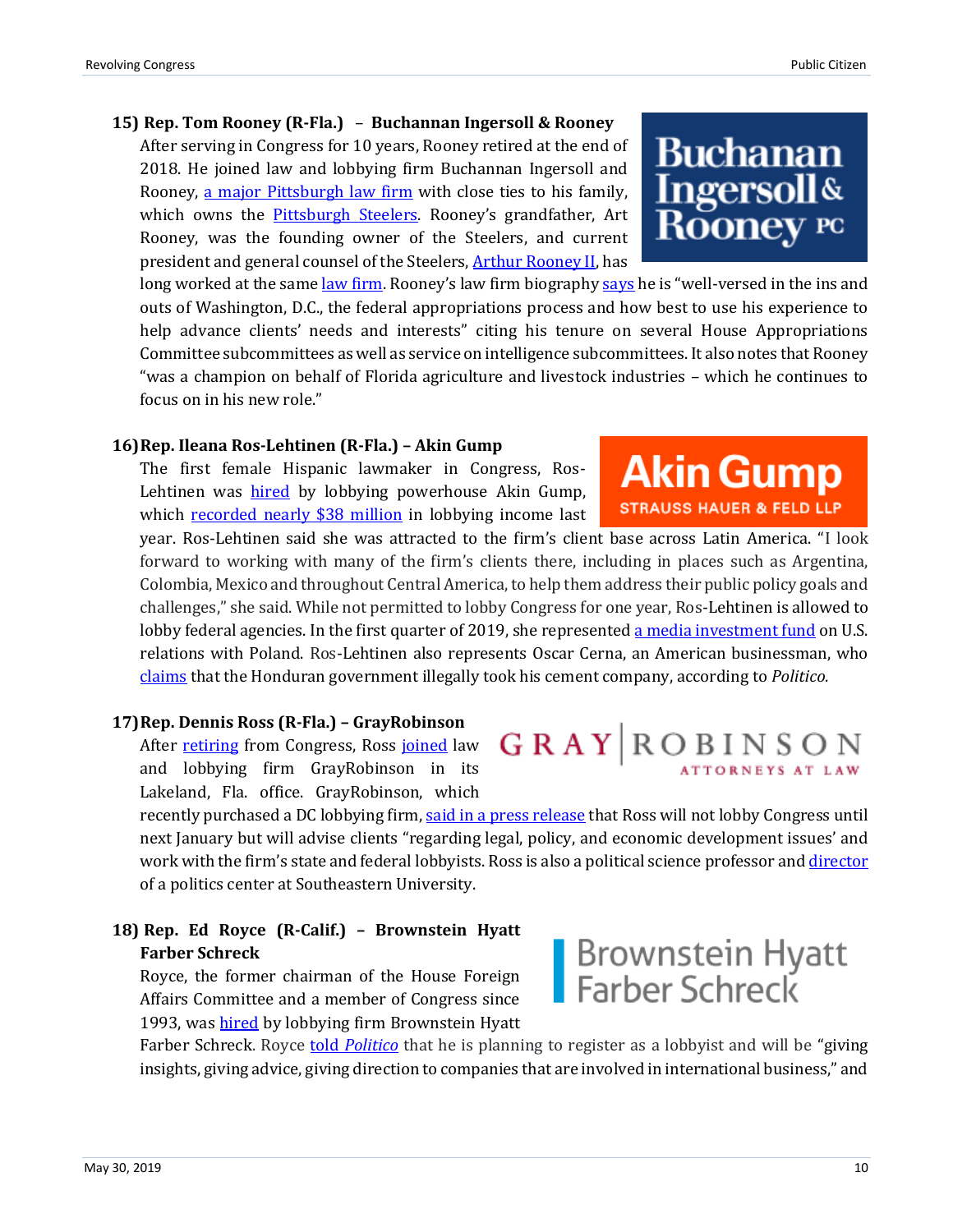lobbying on domestic issues. Royce said he'd decide "on a case-by-case basis" whether to lobby for foreign governments.

### **19) Rep. Bill Shuster (R-Pa.) – Squire Patton Boggs**

Shuster, former chairman of the House Transportation Committee [retired](https://www.washingtonpost.com/news/powerpost/wp/2018/01/02/rep-bill-shuster-powerful-transportation-chairman-will-retire-from-house/?utm_term=.2cd29ccc23b4) from Congress and *joined* Squire Patton Boggs [along](https://www.politico.com/newsletters/politico-influence/2019/02/19/crowley-shuster-join-squire-patton-boggs-516933) with Crowley. Shuster, wh[o succeeded his father,](https://www.rollcall.com/news/politics/end-of-the-road-for-the-highway-king-shusters) Bud Shuster, in Congress, seemed to imply that going to work for a lobbying firm was

tantamount to government service, issuing a statement saying that joining the lobbying firm "gives Joe and me an opportunity to work with the best in the business on tackling some of our nation's most pressing needs, including prioritizing an infrastructure agenda." As the transportation panel's chairman, Shuster pushed to *privatize air traffic control* and criticized airline safety regulation, [claiming that,](https://www.washingtonpost.com/local/trafficandcommuting/with-its-ties-in-washington-boeing-has-taken-over-more-and-more-of-the-faas-job/2019/03/24/6e5ef2c6-4be8-11e9-9663-00ac73f49662_story.html?utm_term=.c983d0cec70b) "Too often we are seeing unnecessary regulatory burdens that do not serve to improve actual aircraft safety. It seems to be a process simply for the sake of process."

### **20) Rep. Lamar Smith (R-Texas) – Akin Gump**

The now-retired Texas Republican served in the House since 1987. Smith, who was chairman of the House Science Committee, was an ardent opponent of environmental regulations an[d a denier of climate science](https://www.latimes.com/business/hiltzik/la-fi-hiltzik-lamar-smith-20171103-story.html) and a major recipient

of [oil and gas industry money](https://www.opensecrets.org/members-of-congress/industries?cycle=Career&cid=N00001811&type=I) Smith pushed the Trump administration to allow [a controversial](https://www.washingtonpost.com/news/energy-environment/wp/2017/05/12/obama-blocked-this-controversial-alaskan-gold-mine-trump-just-gave-it-new-life/?utm_term=.63904f49681f)  [copper and gold mine](https://www.washingtonpost.com/news/energy-environment/wp/2017/05/12/obama-blocked-this-controversial-alaskan-gold-mine-trump-just-gave-it-new-life/?utm_term=.63904f49681f) in Alaska's Bristol Bay, a remote area in southwestern Alaska. Hired [by Akin](https://www.akingump.com/en/news-insights/former-congresswoman-ileana-ros-lehtinen-and-congressman-lamar.html)  [Gump](https://www.akingump.com/en/news-insights/former-congresswoman-ileana-ros-lehtinen-and-congressman-lamar.html) in January, Smith has now registered to lobby in favor of th[e Pebble Limited Partnership,](https://soprweb.senate.gov/index.cfm?event=getFilingDetails&filingID=845CC9E9-8E73-409B-A368-92AE174C9D0B&filingTypeID=51) which has proposed the mine and is owned by Vancouver-based [Northern Dynasty Minerals Ltd.](https://www.bloomberg.com/news/articles/2019-04-30/industry-watchdog-alleges-northern-dynasty-misled-investors) Pebble Mine is opposed by [environmental groups,](https://earthjustice.org/features/alaska-s-bristol-bay-the-pebble-mine) [commercial fishermen](http://fishermenforbristolbay.org/) and was opposed by one of the [richest men in](https://www.adn.com/business-economy/2018/09/12/bob-gillam-wealth-fund-founder-pebble-critic-and-one-of-alaskas-richest-men-dies-at-age-72/) Alaska, a Trump supporter who died last year. In addition to the proposed mine, Smith also has registered to lobby for drug gian[t Pfizer Inc,](https://soprweb.senate.gov/index.cfm?event=getFilingDetails&filingID=4894FBFD-52A0-4B08-BF2D-BFCCD0D1718F&filingTypeID=51) agricultural tracking technology fir[m HerdX](https://soprweb.senate.gov/index.cfm?event=getFilingDetails&filingID=184F2D41-AE1F-49C4-B69D-326B302431D2&filingTypeID=51) and oil and gas pipeline construction fir[m Otis Eastern Service.](https://soprweb.senate.gov/index.cfm?event=getFilingDetails&filingID=24CE148C-7E82-41D7-B0A4-A14E4FA481F9&filingTypeID=51)

### **21) Rep. Kevin Yoder (R-Kan.) - HHQ Ventures**

Yoder [lost his election](https://www.kansascity.com/news/politics-government/election/article221156115.html) to a Democrat, Rep. Sharice Davids, who became one of the first Native American women to serve in Congress. He was quickly [hired](http://hhqventures.com/wp-content/uploads/2019/01/HHQ-KevinYoder-Announcement-FINAL.pdf) by HHQ Ventures, an advocacy

and business advisory firm where former Rep. Ben Quayle (R-Ariz.) is a [partner.](http://hhqventures.com/ben/index.html) Yoder told *Politico* that he expects t[o register as a lobbyist](https://www.politico.com/newsletters/politico-influence/2019/01/16/yoder-joins-hhq-481437) and work "on many of the same issues and projects I worked on while I was in the House, just from a different perspective." The firm [represents](https://www.kansas.com/news/business/article224645630.html) T-Mobile, which is merging with Sprint, based in Yoder's Kansaas district. Yoder's [biography](http://hhqventures.com/kevin/index.html) touts his service on a House Appropriations Committee subcommittee on homeland security issues, where he drafted a spending bill that provided more than \$50 billion to immigration, customs and border security, as well on his work securing funding for biomedical research and for employment-based green cards.



**Akin Gump** 

**STRAUSS HAUER & FELD LLP** 

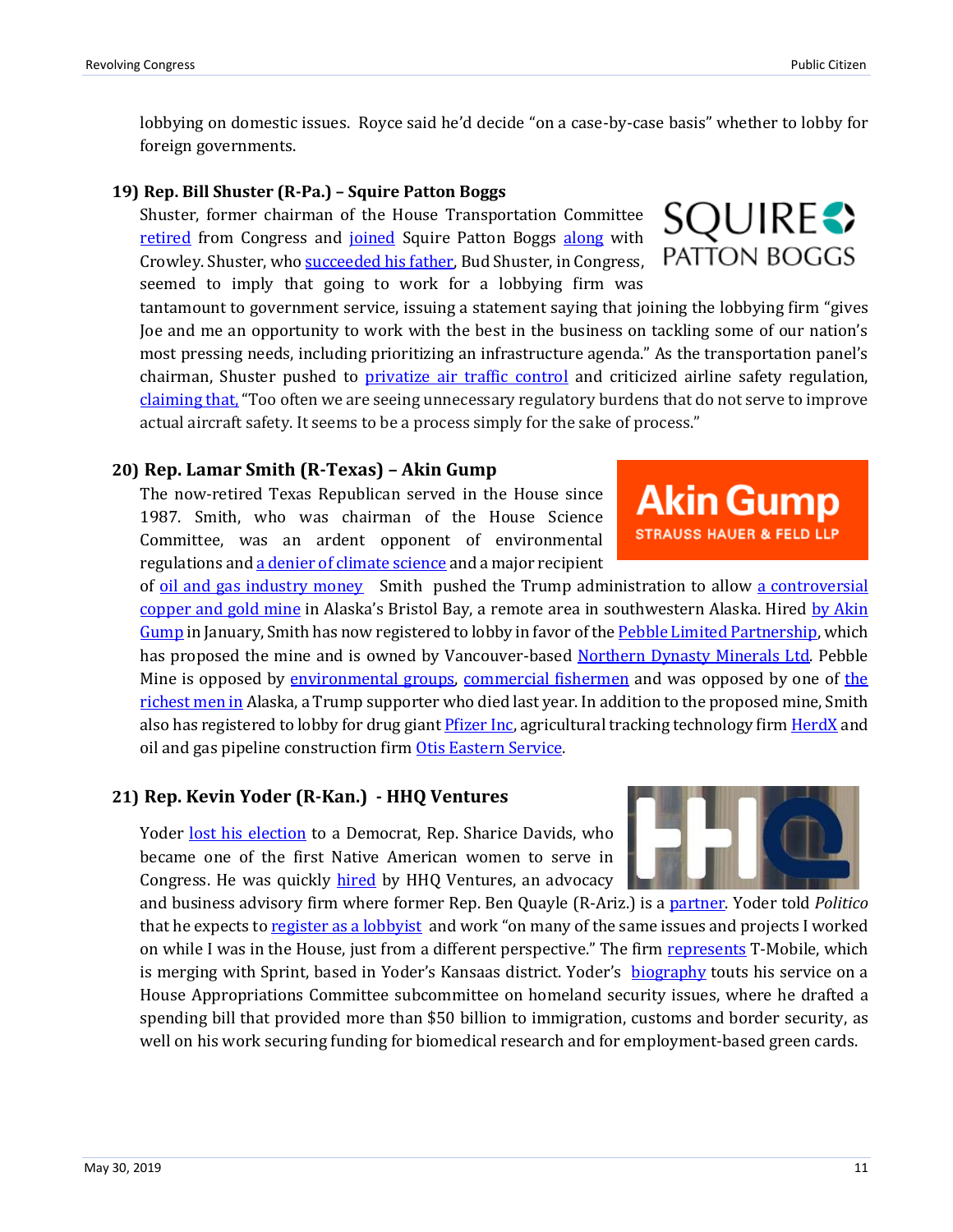### **22) Interior Secretary Ryan Zinke (R-Mont.) – U.S. Gold Corp., Artillery One, Turnberry Solutions**

Zinke, a former congressman from Montana, briefly served in Congress in 2017 before he was [confirmed](https://www.washingtonpost.com/news/energy-environment/wp/2017/03/01/senate-confirms-ryan-zinke-as-interior-secretary/?utm_term=.116b592fef61)

to lead the Interior Department, a tenure plagued by [scandals, investigations](https://www.washingtonpost.com/energy-environment/2018/12/20/zinke-was-rising-star-washington-then-he-joined-trump-administration/?utm_term=.beb673bb9b58) and allegations of misconduct. After *Politico* [reported o](https://www.politico.com/story/2018/06/19/ryan-zinke-halliburton-park-whitefish-montana-647731)n a real-estate deal between Zinke's family foundation and the chairman of fossil fuel services company **Halliburton**, Zinke became a [liability](https://www.washingtonpost.com/national/health-science/white-house-concerned-interior-secretary-ryan-zinke-violated-federal-rules/2018/11/01/e5e4d2f4-dddc-11e8-b3f0-62607289efee_story.html?utm_term=.257a5878a206) to the White House an[d resigned](https://www.washingtonpost.com/energy-environment/2018/12/20/zinke-was-rising-star-washington-then-he-joined-trump-administration/?utm_term=.beb673bb9b58) in December 2018 with his political star diminished. Shortly thereafter, Zinke was hired [by A](https://www.thedailybeast.com/ryan-zinke-now-works-for-blockchain-kingpin-with-a-shady-past)rtillery One, a cryptocurreny investment firm, where he is a [managing director.](https://news.vice.com/en_us/article/yw8g55/ryan-zinke-says-hes-now-trying-to-make-a-cryptocurrency-company-great-again) He was [hired](https://www.politico.com/story/2019/02/13/ryan-zinke-lobbying-firm-1168926) as a senior adviser for Turnberry Solutions, a lobbying shop that also hired former Trump campaign manager Corey Lewandowski. The firm, based in a rowhouse where Lewandowski ha[s stayed](https://www.politico.com/story/2017/11/15/inside-the-lewandowski-embassy-244910) while in D.C., said Zinke would likely register as a lobbyist. Zinke also [signed](https://www.apnews.com/a05436323c744cc6bdcb809fb199e6f3) a consulting contract of up to \$120,000 per year with a small Nevada gold mining firm **U.S. Gold Corp.**, saving he would "help make mining great again in America" but telling the Associated Press that he will not contact Interior Department officials. "I don't lobby," he told the AP. "I just follow the law, so I don't talk to anybody on the executive side or influence" anyone. U.S. Gold Corp's CEO, Edward Karr, praised Zinke's "indepth knowledge of the governmental regulatory and permitting process for mining and exploration companies."

### **Business Interests/Trade Groups - Federal Issues**

### **1) Rep. Ryan Costello (R-Pa.) – Americans for Carbon Dividends**

This moderate Republican from suburban Philadelphia was a [critic](https://slate.com/news-and-politics/2018/03/retiring-gop-congressman-ryan-costello-talks-donald-trumps-chaos.html) of Trump and [decided](https://www.politico.com/story/2018/03/25/costello-republican-reelection-pennsylvania-444910) not to run for reelection. He was replaced by a Democrat, Rep. Chrissy Houlahan. After leaving

office, Costello wa[s hired](https://www.axios.com/republican-ryan-costello-pushes-carbon-tax-f24c8421-03be-40f6-98a9-a05ceb490706.html) by Americans for Carbon Dividends, an effort [funded](https://www.axios.com/conocophillips-backs-carbon-tax-push-a0c47c65-7a0e-4ec6-85c6-771687849a97.html) by energy companies ExxonMobil and ConocoPhillips that seeks to [impose](https://www.wsj.com/articles/lesson-from-2018-republicans-must-deal-with-climate-change-11546908779) a gradually increasing price on carbon emissions and provide dividend payments for all Americans. The plan is [coupled](https://www.afcd.org/the-solution) with regulatory rollbacks including the elimination of the Environmental Protection Agency's climate regulations and lawsuit protections for energy companies. In a recent op-ed, Costello [called for](https://thehill.com/blogs/congress-blog/energy-environment/437605-green-new-deal-is-an-opportunity-for-gop-to-retake) Republicans to "advance a realistic solution and retake the climate debate." While many climate experts believe that the conservative [embrace](https://insideclimatenews.org/news/07032019/carbon-tax-proposals-compare-baker-shultz-exxon-conocophillips-ccl-congress) of such plans are a positive after many years of climate denialism, there is considerable reason for **concern** that they would not do enough to stop the climate emergency.

### **2) Rep. Carlos Curbelo (R-Fl) – Alliance for Market Solutions, Cannabis Trade Federation**



joined the **board** of the Alliance for Market Solutions, a conservative group formed to push marketoriented climate change policies. While in Congress, Curbelo had introduced the first Republican climate change legislation in a decade. Curbelo also was hired by the Cannabis Trade Federation as a [senior adviser,](https://www.politico.com/newsletters/politico-influence/2019/02/21/curbelo-joins-cannabis-trade-group-397776) working to relax marijuana laws. Curbelo is also on the [advisory board](https://www.millennialaction.org/press-archives/for-immediate-release-former-us-representative-carlos-curbelo-joins-millennial-action-projects-bipartisan-advisory-board) of the Millennial Action Project, a bipartisan policy group.



U.S. GOLD

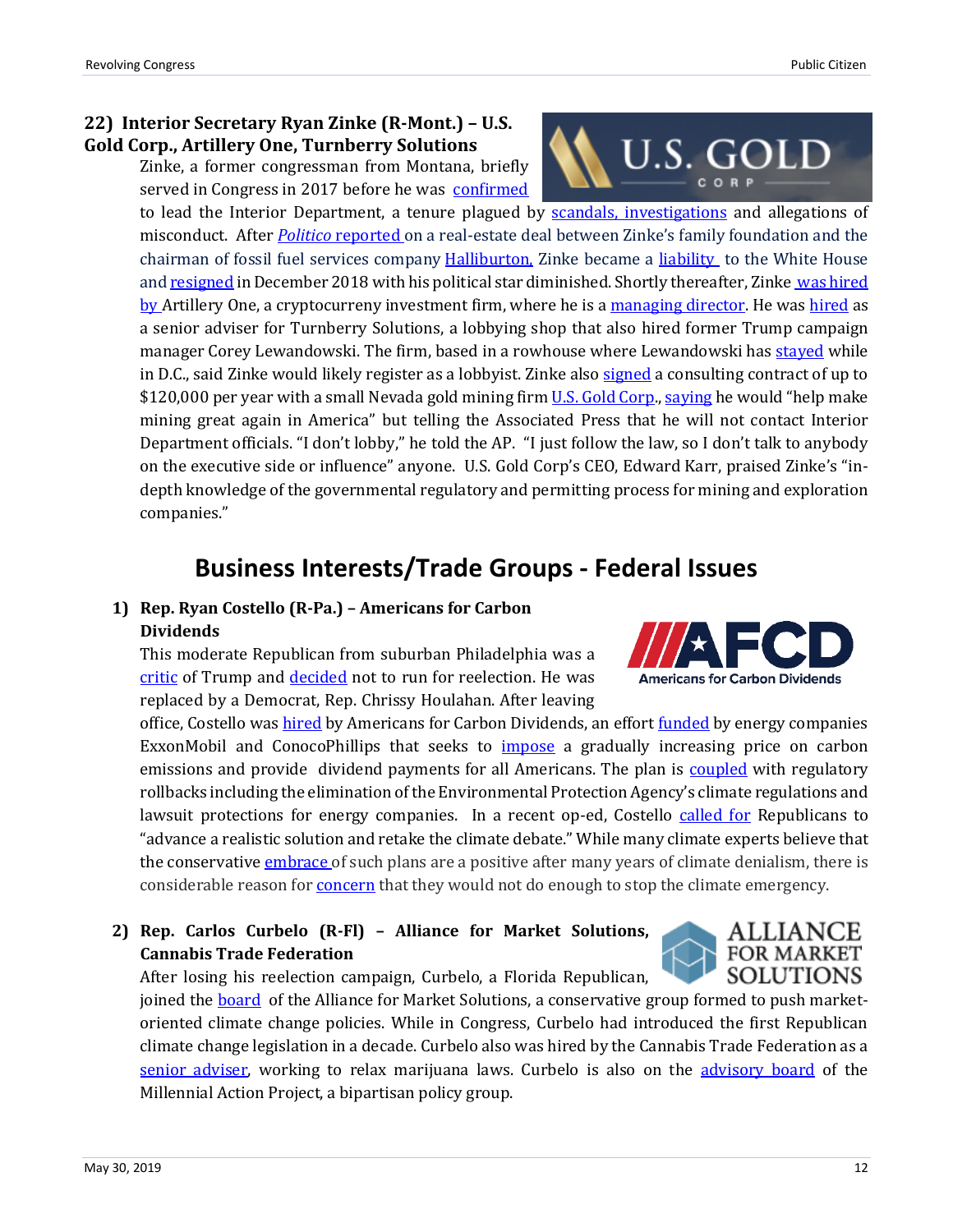### 3) **Rep. Blake Farenthold (R-Texas) – Calhoun Port Authority**

After [resigning](https://www.cnn.com/2018/04/06/politics/blake-farenthold-resigns-congress/index.html) from Congress due to a sexual harassment scandal, Farenthold was quickly [hired](https://www.caller.com/story/news/2018/05/14/ex-congressman-blake-farenthold-finds-safe-harbor-port-lavaca/600039002/) in a \$160,000 per year job lobbying for the Calhoun Port Authority in his home state of Texas. The port, run by a publicly elected board, said in a statement at the time that it

appreciated "the services Blake can provide in assisting the Port with matters in Washington, D.C." But Farenthold's hiring proved controversial locally, with a local newspaper [alleging](https://www.victoriaadvocate.com/news/government/advocate-files-lawsuit-against-calhoun-port-in-farenthold-hiring/article_05c00f7e-5d29-11e8-bbe5-07ef565f4b19.html) in a lawsuit that the port's board had violated open-government laws in hiring Farenthold for a newly created position that was not posted publicly. The port's board [deadlocked](https://www.rollcall.com/news/politics/ex-rep-farenthold-to-keep-lobbying-job) on whether to fire him. Farenthold [resigned](https://www.victoriaadvocate.com/counties/calhoun/farenthold-resigns-as-calhoun-port-authority-lobbyist-w-resignation-letter/article_2a5ed496-14f3-11e9-b079-df25f3b7fb80.html) from the port in January 2019. Farenthol[d wrote](https://bloximages.newyork1.vip.townnews.com/victoriaadvocate.com/content/tncms/assets/v3/editorial/c/f4/cf4c27c4-150c-11e9-bbb3-d74a1c5b3156/5c379b2ce6789.pdf.pdf) in his resignation letter that he had "made" significant progress with Republicans and Democrats alike and have set the groundwork" for legislation that would benefit the port. However, Farenthold wrote that "being a full-time employee of the Port Authority prevents me from pursuing other interests and opportunities" and said he would look forward to continuing working on behalf of the port "when it becomes legal and ethical for me to assist the port as a non-employee."

### 4) **Rep Erik Paulsen (R-Minn.) – Pass USMCA Coalition**

The Minnesota Republican, who lost his reelection bid, wa[s named](http://www.startribune.com/erik-paulsen-to-lead-effort-to-get-nafta-replacement-passed/509331602/) honorary co-chairman of the Pass USMCA Coalition, along with Crowley and former Obama-era Commerce Secretary Gary Locke. The coalition is a [group](https://www.prnewswire.com/news-releases/former-congressman-erik-paulsen-joins-pass-usmca-coalition-300841584.html) of businesses and trade groups pushing to enact the [renegotiated](https://www.citizen.org/article/current-status-of-the-fight-to-replace-nafta/) North American Free Trade Agreement in Congress. The coalition's executive director is Rick Dearborn, a former White House official under Trump.

### **Business/Trade Groups -State Issues**

**1) Rep. Jim Renacci (R-Ohio) – Ohio's Future Foundation**  Renacci initially entered the Ohio governor's race, but instead decided t[o challenge](https://www.politico.com/story/2018/05/08/ohio-senate-primary-results-576755) Sen. Sherrod Brown (D-Ohio), who easily [defeated](https://www.cleveland.com/open/2018/11/sherrod_brown_easily_wins_re-e.html) Renacci to win re-election. Renacci has launched a nonprofit business advocacy group called the [Ohio's Future](https://www.cleveland.com/news/2019/01/former-congressman-republican-senate-nominee-jim-renacci-launching-political-nonprofit.html)  [Foundation.](https://www.cleveland.com/news/2019/01/former-congressman-republican-senate-nominee-jim-renacci-launching-political-nonprofit.html) Renacci is the group's chairman. A former

Renacci political aide, Jeff Anthony, is its executive director. The group has advocated against [renewable energy](https://www.ohiosfuturefoundation.org/blog/deal-or-no-deal-ohio-s-energy-mandates) and against an increase i[n gasoline taxes.](https://www.ohiosfuturefoundation.org/blog/ohio-s-gas-tax-in-the-real-world) After Renacci left Congress, the Office of Congressional Ethics **found** that Renacci violated ethics rules barring campaign activities in congressional offices. Renacci will not face any sanctions as he has departed from Congress.





PASS USMOA

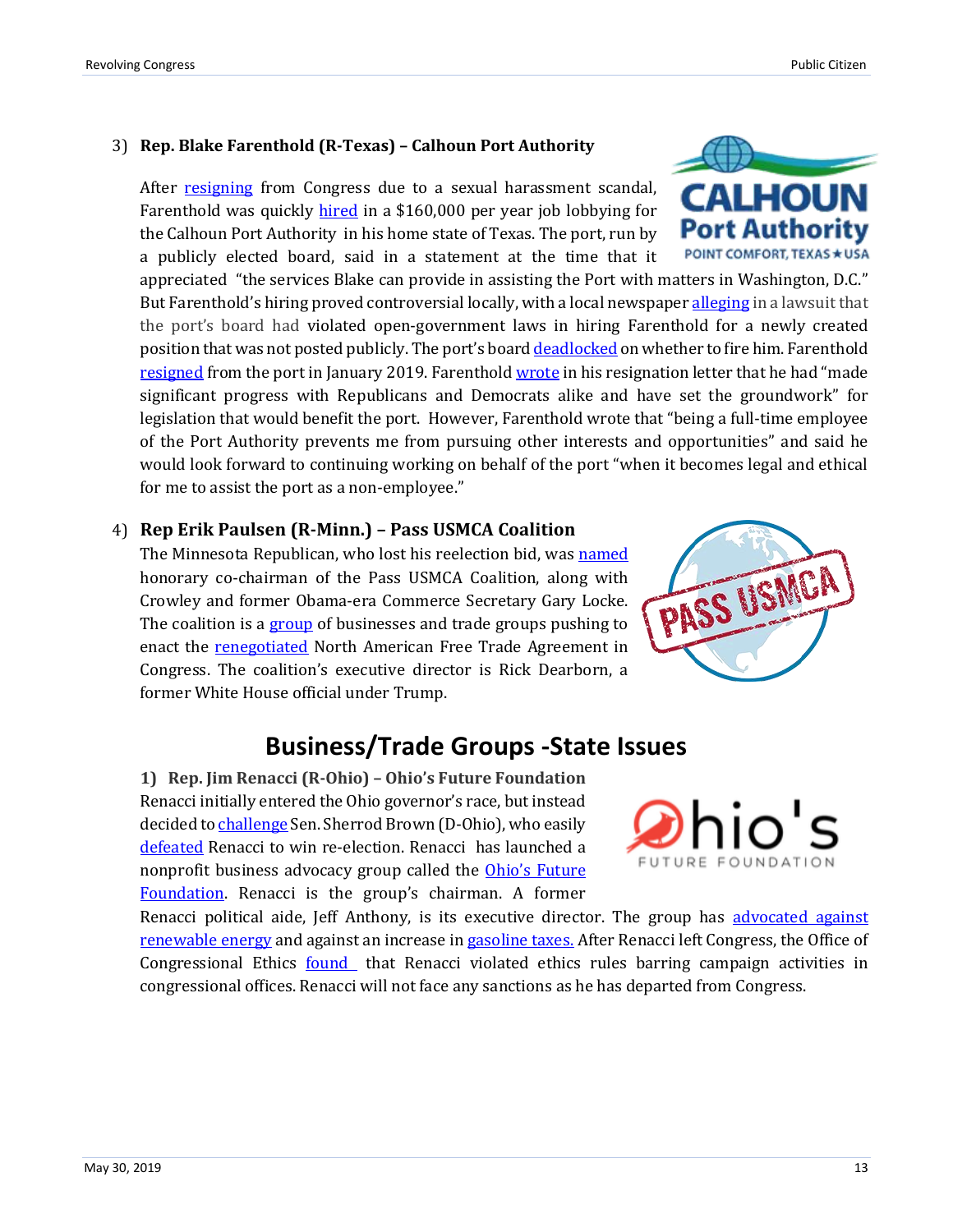close to Republican Party leadership, [resigned in](https://www.nytimes.com/2017/10/18/us/politics/tiberi-republican-resign-ohio.html) fall 2017 and was named CEO of the [Ohio Business Roundtable,](https://www.ohiobrt.com/news/2018/8/2/congressman-pat-tiberi-to-serve-as-new-ohio-business-roundtable-president-and-ceo) a group that includes CEOs

of the state's largest business.

### **Corporate**

### **1) House Speaker Paul Ryan (R-Wisc.) – Fox Corp.**

**2) Rep. Pat Tiberi (R-Ohio) – Ohio Business Roundtable** 

Tiberi, a member of the House Ways and Means Committee who was

The U.S. House Speaker from October 2015 to January 2019, and a former vice presidential candidate, Ryan [joined the board](https://www.cnn.com/2019/03/19/media/paul-ryan-fox-corporation/index.html) of Fox Corp., the corporate entity holding Fox News, Fox Sports and

television stations. Ryan also will be a [guest lecturer](https://news.nd.edu/news/former-house-speaker-ryan-joins-donnelly-mcdonough-on-notre-dame-faculty/) in political science and economics at the University of Notre Dame.

### **2) Rep. Jeb Hensarling (R-Texas) - UBS AG**

The former House Financial Services Committee Chairman was [hired](https://www.dallasnews.com/news/politics/2019/04/11/ubs-hires-jeb-hensarling-dallas-republican-chaired-us-house-panel-oversees-banking-sector) by UBS AG, the Swiss banking giant as executive vice chairman of the Americas region, based

in Dallas. In doing so, Hensarling followed the path of his mentor and former boss, former Sen. Phil Gramm, another Texan, who was hired by UBS in 2003 after leaving Congress and [retired](https://www.businesswire.com/news/home/20120210005128/en/UBS-Announces-Retirement-Senator-Phil-Gramm-Vice) in 2012. A top UBS executive said in [a statement](https://www.marketwatch.com/press-release/ubs-names-former-congressman-jeb-hensarling-executive-vice-chairman-of-the-americas-2019-04-11) that Hensarling will help "strengthen our most important client relationships across our businesses."

### **3) Rep Todd Roika (R-Ind.) – Apex Benefits**

Rokita, [a former](https://apexbg.com/todd-rokita/) Indiana Secretary of State, resigned his House seat to run for U.S.

Senate, [losing](https://www.indystar.com/story/news/politics/2018/05/08/indiana-primary-election-senate-race-results-braun-wins-over-congressmen-rokita-and-messer/572321002/) a three-way primary election to businessman Mike Braun, who then defeated former Sen. Joe Donnelly in the general election. Rokita was [hired](https://www.ibj.com/articles/72361-rokita-lands-job-with-indianapolis-health-benefits-company) by Indianapolis-based benefits firm Apex Benefits as general counsel and vice president of external affairs. The company [said](https://apexbg.com/apex-benefits-hires-former-u-s-congressman-todd-rokita-to-lead-legal-public-policy-and-external-affairs/) in a press release that Rokita would "oversee corporate legal strategies and serve as a representative for Apex and an advocate for its customers by leading public policy initiatives throughout Indiana and the nation." Rokita was [nominated](https://duboiscountyherald.com/b/rokita-backed-defunding-amtrak-picked-for-board) by President Trump to be a member of Amtrak's board of directors, even though Rokita voted to end public funding of the railway, a move that "should worry every passenger" [according](https://www.railpassengers.org/happening-now/news/blog/president-trump-nominates-amtrak-board-member-who-repeatedly-voted-to-end-amtrak/) to the Rail Passengers Association.

### **Law**

### **1) Rep. Trey Gowdy (R-S.C) – Nelson Mullins**

Gowdy, a former prosecutor who gained national attention as chairman of the House Oversight Committee, was [hired](https://www.postandcourier.com/politics/trey-gowdy-to-rejoin-south-carolina-law-firm-nelson-mullins/article_d1153dee-0485-11e9-a942-2b566d4524f0.html) by law firm Nelson Mullins, where he worked in the 1990s.

His law firm **[biography](https://www.nelsonmullins.com/people/trey-gowdy#main)** says that Gowdy "focuses his practice on corporate and governmental



**Ohio** 

**Business** 

**Roundtable** 



EXBENEFI